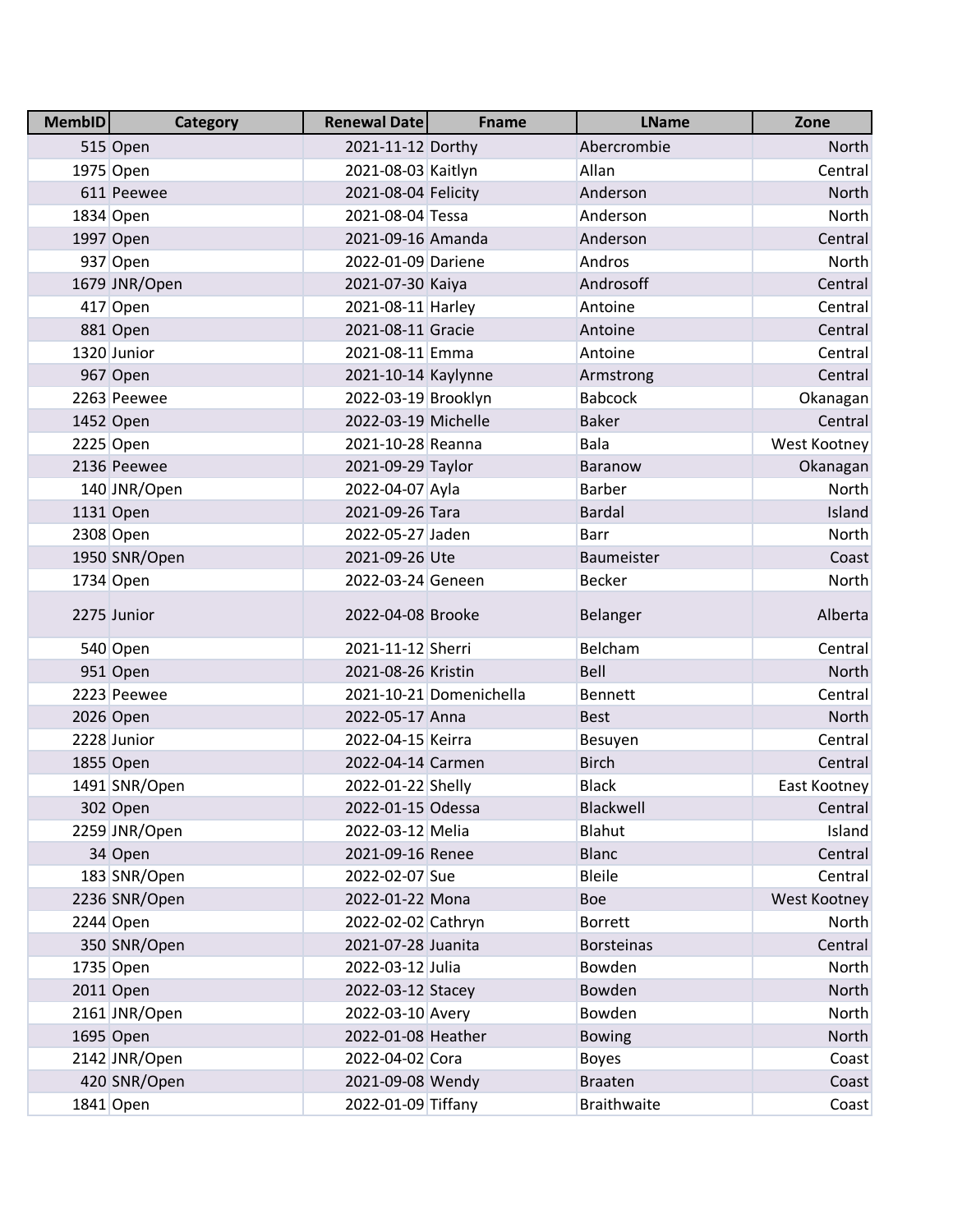| <b>MembID</b> | <b>Category</b>        | <b>Renewal Date</b> | <b>Fname</b> | <b>LName</b>       | Zone         |
|---------------|------------------------|---------------------|--------------|--------------------|--------------|
|               | 2234 Open              | 2021-08-27 Lily     |              | <b>Branconnier</b> | Coast        |
|               | 1402 Open              | 2022-03-29 Brittany |              | <b>Brausse</b>     | Okanagan     |
|               | 1379 Open              | 2022-04-02 Taylor   |              | <b>Brears</b>      | North        |
|               | 2261 Peewee            | 2022-03-17 Casey    |              | <b>Breen</b>       | Okanagan     |
|               | 2233 Junior            | 2021-11-30 Jordan   |              | <b>Brick</b>       | Okanagan     |
|               | 2235 Open              | 2022-01-08 Tasia    |              | <b>Bronson</b>     | Coast        |
|               | 1 Director-GC-SNR/Open | 2021-09-19 Janet    |              | <b>Brown</b>       | Okanagan     |
|               | 692 Open               | 2022-02-21 Gaylene  |              | <b>Buff</b>        | Central      |
|               | 87 Open                | 2022-04-11 Tiffany  |              | <b>Burns</b>       | Central      |
|               | 2312 JNR/Open          | 2022-06-10 Amelia   |              | <b>Butler</b>      | North        |
|               | 1092 Open              | 2021-11-30 Krystal  |              | Cameron            | North        |
|               | 2049 Open              | 2021-08-11 Candice  |              | Camille            | Central      |
|               | 2248 Peewee            | 2022-02-05 Ryder    |              | Camille            | Central      |
|               | 2249 Peewee            | 2022-02-05 Hunter   |              | Camille            | Central      |
|               | 768 Open               | 2021-10-20 Lori     |              | Carifelle          | North        |
|               | 781 Open               | 2022-04-22 Stacey   |              | Carter             | Okanagan     |
|               | 1124 Open              | 2022-04-22 Cedar    |              | Carter             | Okanagan     |
|               | 2165 Junior            | 2021-08-26 Tessa    |              | Chabot             | North        |
|               | 2134 Open              | 2021-08-07 Mary     |              | Charters           | North        |
|               | 236 GC-SNR/Open        | 2021-09-02 Sandy    |              | Chevallier         | Okanagan     |
|               | 565 Open               | 2022-04-28 Candace  |              | Chevallier         | Okanagan     |
|               | 1781 Open              | 2022-02-07 Malaya   |              | Cholette           | Central      |
|               | 2167 Open              | 2022-01-08 Lauren   |              | Clausen            | North        |
|               | 920 Open               | 2021-10-21 Cally    |              | Closs              | Okanagan     |
|               | 1911 Open              | 2021-07-27 Taisa    |              | Cole               | North        |
|               | 1971 JNR/Open          | 2022-02-01 Reese    |              | Colgate            | North        |
|               | 1644 Open              | 2021-09-19 Calista  |              | Collins            | Okanagan     |
|               | 731 Open               | 2021-08-25 Alexia   |              | Colton             | North        |
|               | 1567 SNR/Open          | 2022-05-17 Shelley  |              | Colton             | North        |
|               | 174 SNR/Open           | 2021-08-06 Leasa    |              | Conley             | Okanagan     |
|               | 281 SNR/Open           | 2021-09-16 Audrey   |              | Cooper             | <b>North</b> |
|               | 1507 Open              | 2021-10-20 Aubree   |              | Corbiere           | North        |
|               | 2219 Peewee            | 2021-10-20 Cynthia  |              | Corbiere           | <b>North</b> |
|               | 2220 Peewee            | 2021-10-20 Kayara   |              | Corbiere           | North        |
|               | 329 SNR/Open           | 2021-09-03 Darla    |              | Cork               | North        |
|               | 1958 Open              | 2022-05-27 Lauren   |              | Couch              | Okanagan     |
|               | 1750 Open              | 2021-08-07 Cordy    |              | Cox-Ellis          | North        |
|               | 751 Open               | 2021-08-03 Amber    |              | Crutchley          | Central      |
|               | 1640 Open              | 2021-08-04 Dawn     |              | Cummins            | North        |
|               | 1416 Open              | 2022-02-10 Loree    |              | Currie             | Okanagan     |
|               | 1791 Open              | 2022-02-01 Kari     |              | Currie             | Okanagan     |
|               | 1940 Peewee            | 2022-02-01 Maverick |              | Currie             | Okanagan     |
|               | 21 SNR/Open            | 2021-09-16 Erin     |              | Cyrankiewicz       | Coast        |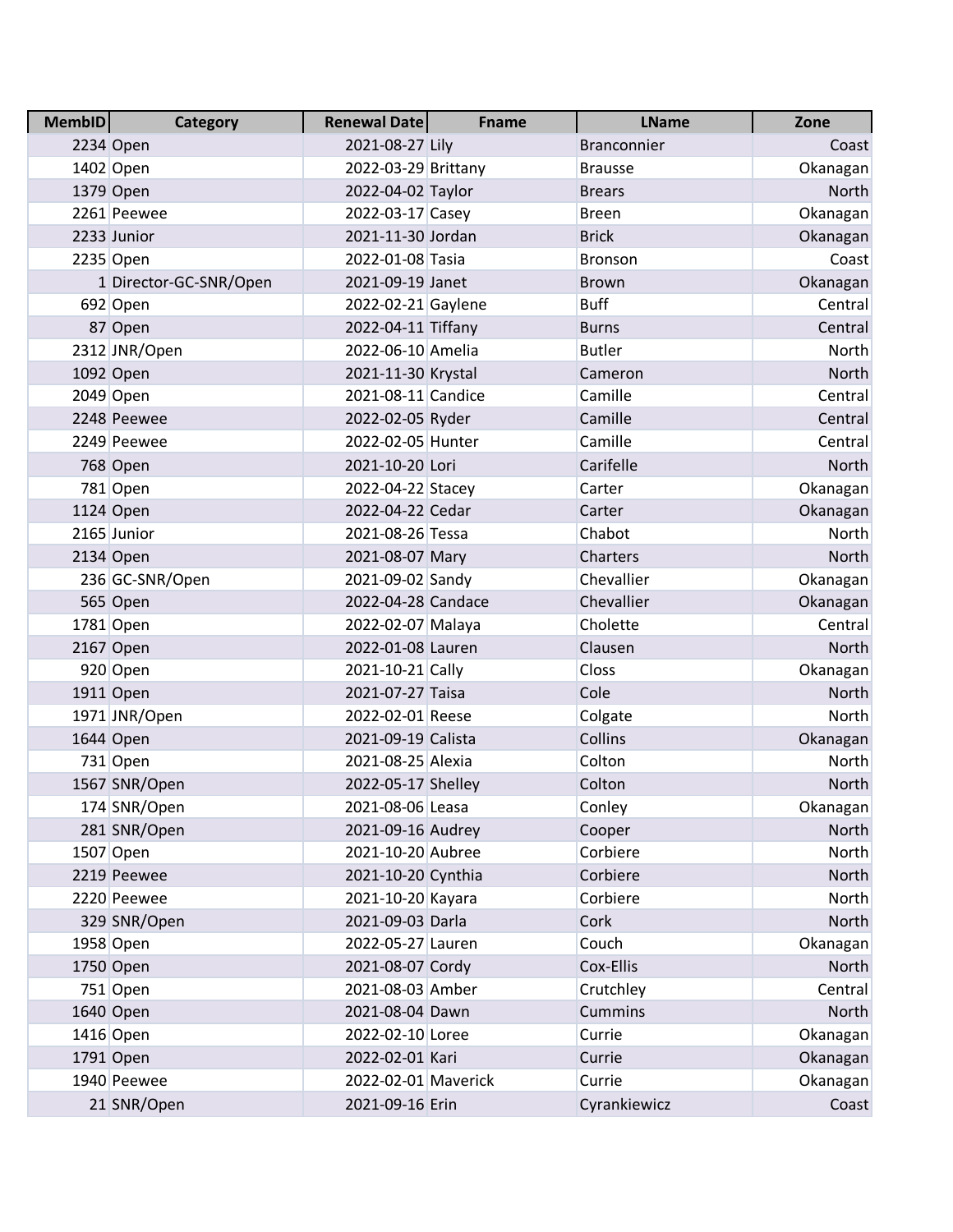| <b>MembID</b> | <b>Category</b>        | <b>Renewal Date</b>   | <b>Fname</b> | <b>LName</b>    | Zone         |
|---------------|------------------------|-----------------------|--------------|-----------------|--------------|
|               | 199 Open               | 2022-05-13 Shanda     |              | Davis           | Coast        |
|               | 2037 JNR/Open          | 2022-03-02 Dalyce     |              | Davis           | Central      |
|               | 2014 Open              | 2021-10-14 Amber      |              | Dawes           | Coast        |
|               | 1992 SNR/Open          | 2021-08-07 Joyce      |              | Dawson          | North        |
|               | 2245 Open              | 2022-02-02 Andie      |              | <b>Deis</b>     | Central      |
|               | 2243 Peewee            | 2022-02-01 Douglas    |              | Delainey-styran | North        |
|               | 1597 Open              | 2022-03-29 Sydney     |              | Deley           | Central      |
|               | 2048 Peewee            | 2022-03-10 Ellie      |              | Delisle         | North        |
|               | 1346 Open              | 2022-03-10 Lynn       |              | Dent-Wilson     | North        |
|               | 2178 JNR/Open          | 2021-08-07 Lydia      |              | Dhaliwal        | Central      |
|               | 2255 Peewee            | 2022-03-02 Rylee      |              | Dion            | Central      |
|               | 1881 Open              | 2022-02-28 Judy       |              | Dostal          | Central      |
|               | 1824 Director-SNR/Open | 2021-11-30 Madelene   |              | Doyle           | North        |
|               | 208 SNR/Open           | 2022-03-29 Coleen     |              | Duggan          | Central      |
|               | 2221 JNR/Open          | 2021-10-20 Madisyn    |              | Dunn            | Central      |
|               | 2237 Open              | 2022-01-22 Matina     |              | Durfeld         | Central      |
|               | 139 Open               | 2022-06-08 Keely      |              | Durrell         | North        |
|               | 869 JNR/Open           | 2022-02-05 Stella     |              | <b>Dusik</b>    | Central      |
|               | $1914$ Open            | 2021-09-02 Kennady    |              | <b>Dyck</b>     | North        |
|               | 1918 JNR/Open          | 2022-05-19 Adella     |              | <b>Dyck</b>     | North        |
|               | 2138 Junior            | 2021-10-14 Riley      |              | Eide            | Okanagan     |
|               | 2090 Peewee            | 2021-08-07 Harlow     |              | <b>Ellis</b>    | North        |
|               | 2303 Peewee            | 2022-05-13 Tenley     |              | <b>Ellis</b>    | North        |
|               | 462 SNR/Open           | 2022-05-19 Rhonda     |              | Elzinga         | East Kootney |
|               | 2300 Peewee            | 2022-05-13 Logan      |              | Falsetta        | Central      |
|               | 1916 JNR/Open          | 2022-01-08 Jordyn     |              | Farmer          | <b>North</b> |
|               | 1921 Junior            | 2022-01-08 Charlee    |              | Farmer          | North        |
|               | 2293 Peewee            | 2022-05-05 Harper     |              | Farough         | Central      |
|               | 2019 Peewee            | 2021-09-29 Abigail    |              | Fay             | Central      |
|               | 1915 Open              | 2022-03-24 Alena      |              | Fearnley        | Central      |
|               | 1109 Open              | 2022-02-05 Brooke     |              | Fenton          | North        |
|               | 2322 Open              | 2022-06-22 Samantha   |              | Finney          | Central      |
|               | 877 Junior             | 2022-04-20 Bridget    |              | Flewelling      | <b>North</b> |
|               | 2210 Open              | 2021-08-04 Chelsey    |              | Folk            | Central      |
|               | 2211 Peewee            | 2021-08-04 Jordyn     |              | Folk            | Central      |
|               | 1122 Open              | 2022-05-09 Denise     |              | Formo           | Okanagan     |
|               | 255 Open               | 2022-05-18 Marlo      |              | Fosbery         | Central      |
|               | 1874 Open              | 2022-04-01 Dana       |              | Foster          | Central      |
|               | 1815 Junior            | 2022-03-24 Matthew    |              | Fothergill      | Central      |
|               | 1587 Open              | 2022-04-21 Gabrielle  |              | Fouty           | North        |
|               | 2040 Peewee            | 2022-04-21   Isabelle |              | Fouty           | North        |
|               | 170 SNR/Open           | 2021-08-07 Simmone    |              | Fowler          | North        |
|               | 1770 Open              | 2022-03-12 Alexis     |              | Fowlie          | <b>North</b> |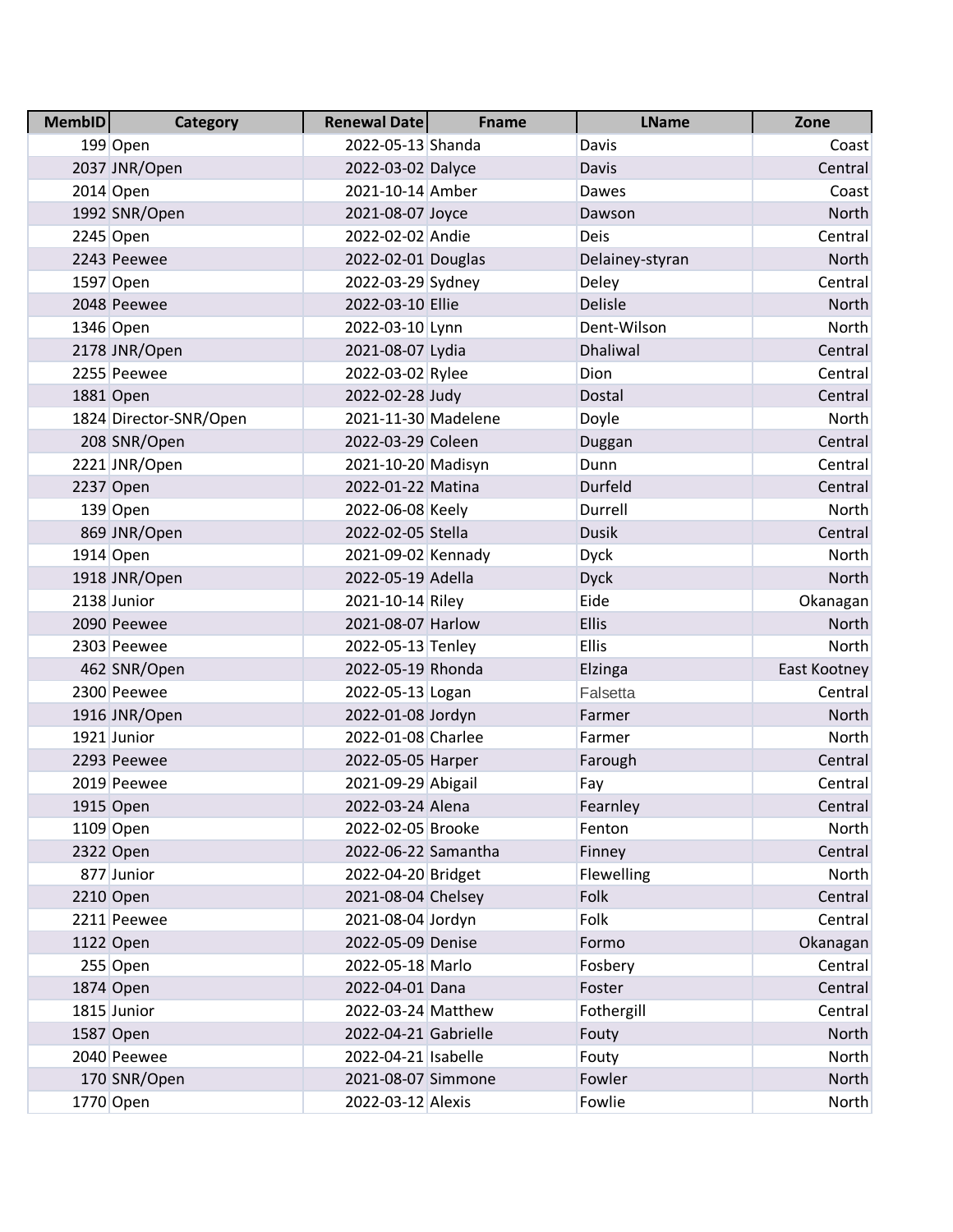| <b>MembID</b> | <b>Category</b> | Renewal Date         | <b>Fname</b> | <b>LName</b> | Zone         |
|---------------|-----------------|----------------------|--------------|--------------|--------------|
|               | 902 Open        | 2022-04-05 Deidra    |              | Fox          | Okanagan     |
|               | 1285 Open       | 2021-09-17 Frances   |              | Fox          | Okanagan     |
|               | 2277 Peewee     | 2022-04-11 Kaden     |              | Fox          | Okanagan     |
|               | 1963 SNR/Open   | 2021-08-04 Tracy     |              | Francis      | Central      |
|               | 2319 Open       | 2022-06-22 Hollie    |              | Francis      | Island       |
|               | 727 JNR/Open    | 2022-01-22 Mylah     |              | Freeman      | Central      |
|               | 2122 SNR/Open   | 2021-09-09 April     |              | Friesen      | Central      |
|               | 1135 Open       | 2022-03-10 Lyndy     |              | Frieson      | North        |
|               | 2304 Junior     | 2022-05-16 Ashley    |              | Funke        | Central      |
|               | 952 SNR/Open    | 2022-01-22 Brenda    |              | Galbraith    | North        |
|               | 1929 JNR/Open   | 2021-08-03 Chloe     |              | Gautron      | Okanagan     |
|               | 1471 JNR/Open   | 2022-04-13 Madelyn   |              | Gavaga       | Central      |
|               | 274 Open        | 2022-02-04 Sarah     |              | Geary        | okanagan     |
|               | 172 SNR/Open    | 2022-05-31 Linda     |              | Geensen      | North        |
|               | 661 SNR/Open    | 2021-10-25 Darlene   |              | Gellrich     | Central      |
|               | 44 Open         | 2022-03-25 Sarah     |              | Gerard       | Central      |
|               | 2280 Peewee     | 2022-04-13 Hannah    |              | Gerow        | Central      |
|               | 2013 Open       | 2021-08-07 Brooklyn  |              | Gildmeister  | North        |
|               | 2309 Peewee     | 2022-06-08 Alex      |              | Gillespie    | Central      |
|               | 2310 Peewee     | 2022-06-08 Sadie     |              | Gillespie    | Central      |
|               | 2294 Open       | 2022-05-16 Kirsten   |              | Gjerde       | North        |
|               | 1991 Open       | 2021-10-28 Michelle  |              | Goodman      | Coast        |
|               | 1700 SNR/Open   | 2022-01-19 Lana      |              | Goodvin      | North        |
|               | $221$ Open      | 2022-05-23 Coulter   |              | Gould        | North        |
|               | 278 Open        | 2022-05-18 Melanie   |              | Graham       | Okanagan     |
|               | 487 Open        | 2021-11-30 Amber     |              | Gregorowich  | <b>North</b> |
|               | 1383 Open       | 2022-06-15 Louie     |              | Grier        | North        |
|               | 2271 Junior     | 2022-04-05 Bree      |              | Grose        | Central      |
|               | 2272 Peewee     | 2022-04-05 Haylee    |              | Grose        | Central      |
|               | 1772 Open       | 2022-04-06 Brandi    |              | Gudjonson    | West Kootney |
|               | 2253 JNR/Open   | 2022-02-28 Mckeana   |              | Halleran     | <b>North</b> |
|               | 2051 JNR/Open   | 2021-07-27 Olivia    |              | Halliday     | Yukon        |
|               | 1968 SNR/Open   | 2021-08-11 Karen     |              | Halvorson    | <b>North</b> |
|               | 264 Open        | 2021-11-30 Skye      |              | Hamming      | Central      |
|               | 1325 Open       | 2022-04-20 Zoey      |              | Hamming      | Central      |
|               | 1748 Open       | 2022-03-10 Chenielle |              | Hamming      | Okanagan     |
|               | 1722 Open       | 2022-04-01 Alison    |              | Hampton      | Central      |
|               | 2268 Junior     | 2022-04-02 Logan     |              | Hamson       | Central      |
|               | 2265 Open       | 2022-03-29 Jesse     |              | Hanson       | Coast        |
|               | 2284 Junior     | 2022-04-20 Sophie    |              | Harrison     | <b>North</b> |
|               | 2290 Junior     | 2022-05-04 Kyla      |              | Harrison     | Central      |
|               | 2077 Open       | 2022-03-10 Amber     |              | Harry        | Central      |
|               | 2113 Peewee     | 2022-03-10 Isabella  |              | Harry        | Central      |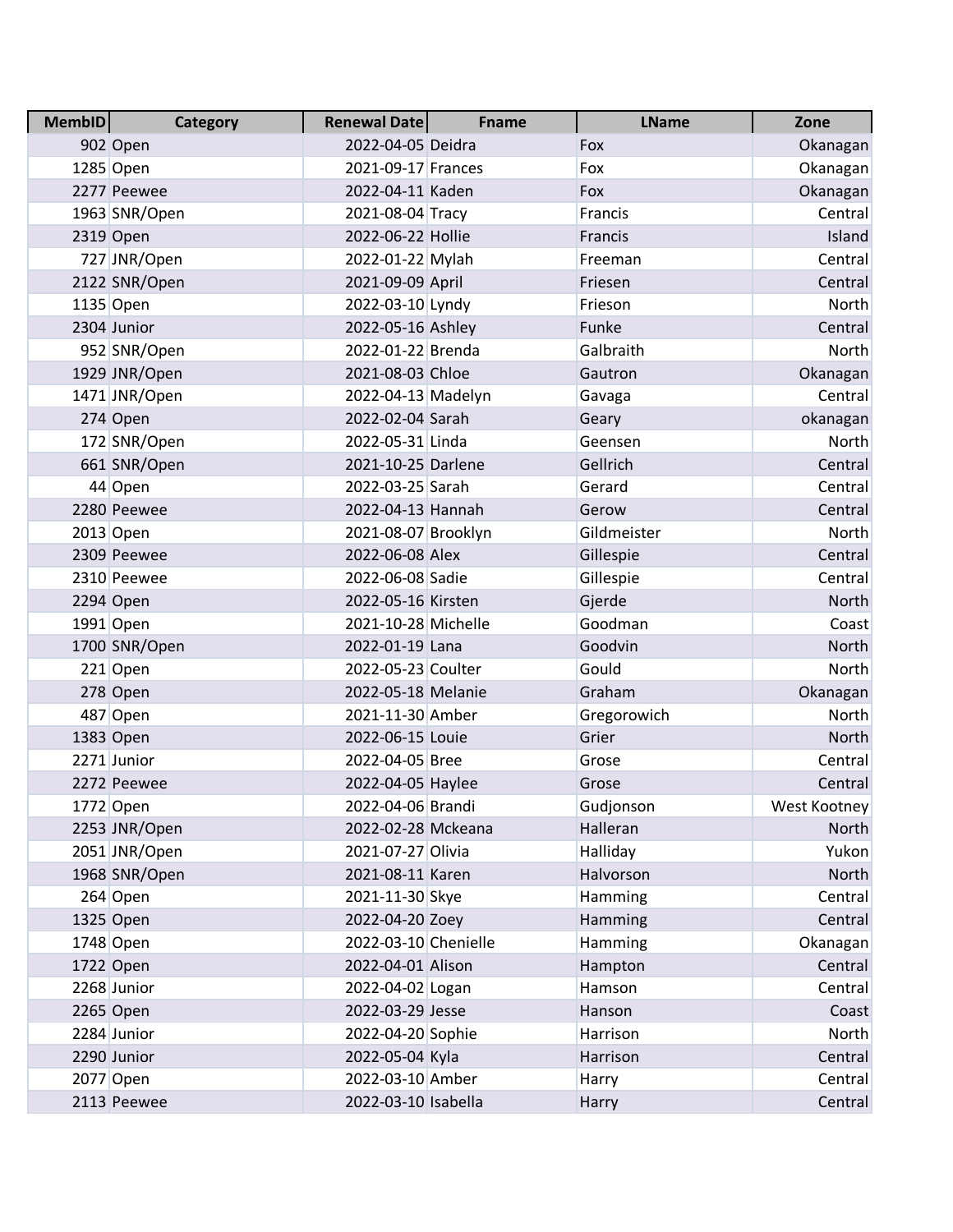| <b>MembID</b> | <b>Category</b> | <b>Renewal Date</b>  | <b>Fname</b> | <b>LName</b> | Zone         |
|---------------|-----------------|----------------------|--------------|--------------|--------------|
|               | 2086 JNR/Open   | 2022-04-07 Aly       |              | Hart         | North        |
|               | 290 Open        | 2021-07-27 Kyli      |              | Haugland     | Okanagan     |
|               | 1599 Open       | 2022-05-09 Devon     |              | Heck         | North        |
|               | 60 SNR/Open     | 2022-02-05 Konnie    |              | Herman       | Central      |
|               | 2023 Junior     | 2021-08-17 Riley     |              | Herperger    | Central      |
|               | 2193 Junior     | 2021-08-07 Holly     |              | Hiatt        | North        |
|               | 261 SNR/Open    | 2021-08-31 Donna     |              | Hinchliffe   | Okanagan     |
|               | 2285 Peewee     | 2022-04-22 Braidey   |              | Hinsche      | North        |
|               | 2282 Junior     | 2022-04-14 Shaelena  |              | Hirvi        | North        |
|               | 2238 Open       | 2022-01-22 Taleya    |              | Hobson       | Central      |
|               | 2283 Junior     | 2022-04-20 Raina     |              | Hoch-Konrad  | Central      |
|               | 1511 Open       | 2022-01-08 Joann     |              | Holmes       | Central      |
|               | 1173 Open       | 2021-08-31 Brittney  |              | Honeybourn   | North        |
|               | 2229 Peewee     | 2021-11-24 Summer    |              | Hoodicoff    | Okanagan     |
|               | 2230 Peewee     | 2021-11-24 Graycen   |              | Hoodicoff    | Okanagan     |
|               | 1515 Open       | 2021-08-07 Tiana     |              | Hooker       | North        |
|               | 2166 JNR/Open   | 2022-01-08 Emily     |              | Hooper       | Central      |
|               | 2218 Senior     | 2021-10-20 Barb      |              | Horton       | Central      |
|               | 2240 Open       | 2022-02-01 Lindsey   |              | Houchen      | North        |
|               | 2291 Peewee     | 2022-05-04 Blaire    |              | Hughes       | Central      |
|               | 102 Open        | 2022-01-19 Jenny     |              | Hume         | North        |
|               | 846 Open        | 2021-10-02 Callie    |              | Hume         | North        |
|               | 847 Open        | 2022-01-19 Amy       |              | Hume         | North        |
|               | 204 SNR/Open    | 2022-03-17 Janet     |              | Hunter       | Central      |
|               | 2250 Open       | 2022-02-05 Emily     |              | Hunter       | Central      |
|               | 2289 Peewee     | 2022-04-28 Charlotte |              | Hunter       | Central      |
|               | 2176 Peewee     | 2021-08-25 Reese     |              | Huska        | North        |
|               | 458 SNR/Open    | 2022-04-22 Judy      |              | Hyde         | North        |
|               | 454 Open        | 2021-08-25 Becky     |              | Ignace       | Central      |
|               | 1535 JNR/Open   | 2021-08-25 Erika     |              | Ignace       | Central      |
|               | 1145 Open       | 2021-08-03 Kylie     |              | Isnardy      | Central      |
|               | 2152 Peewee     | 2021-09-02 Lacy      |              | Isnardy      | Okanagan     |
|               | 412 Open        | 2021-11-19 Laura     |              | James        | Central      |
|               | 1344 Open       | 2021-11-19 Taylan    |              | James        | Central      |
|               | 561 Open        | 2021-10-20 Kayla     |              | Jasper       | North        |
|               | 563 SNR/Open    | 2021-10-20 Connie    |              | Jasper       | North        |
|               | 1753 Peewee     | 2021-11-04 Katy      |              | Jasper       | North        |
|               | 2204 JNR/Open   | 2022-04-13 Keisha    |              | Jeffery      | Central      |
|               | 2252 Junior     | 2022-02-24 Brooke    |              | Jeffreys     | Central      |
|               | 2224 Peewee     | 2021-10-25 Payton    |              | Johnston     | North        |
|               | 2212 Open       | 2021-08-12 Olivia    |              | Jones        | Central      |
|               | 2281 Junior     | 2022-04-14 Natasha   |              | Jones        | West Kootney |
|               | 994 Open        | 2022-04-22 Sheryl    |              | Jordan       | Central      |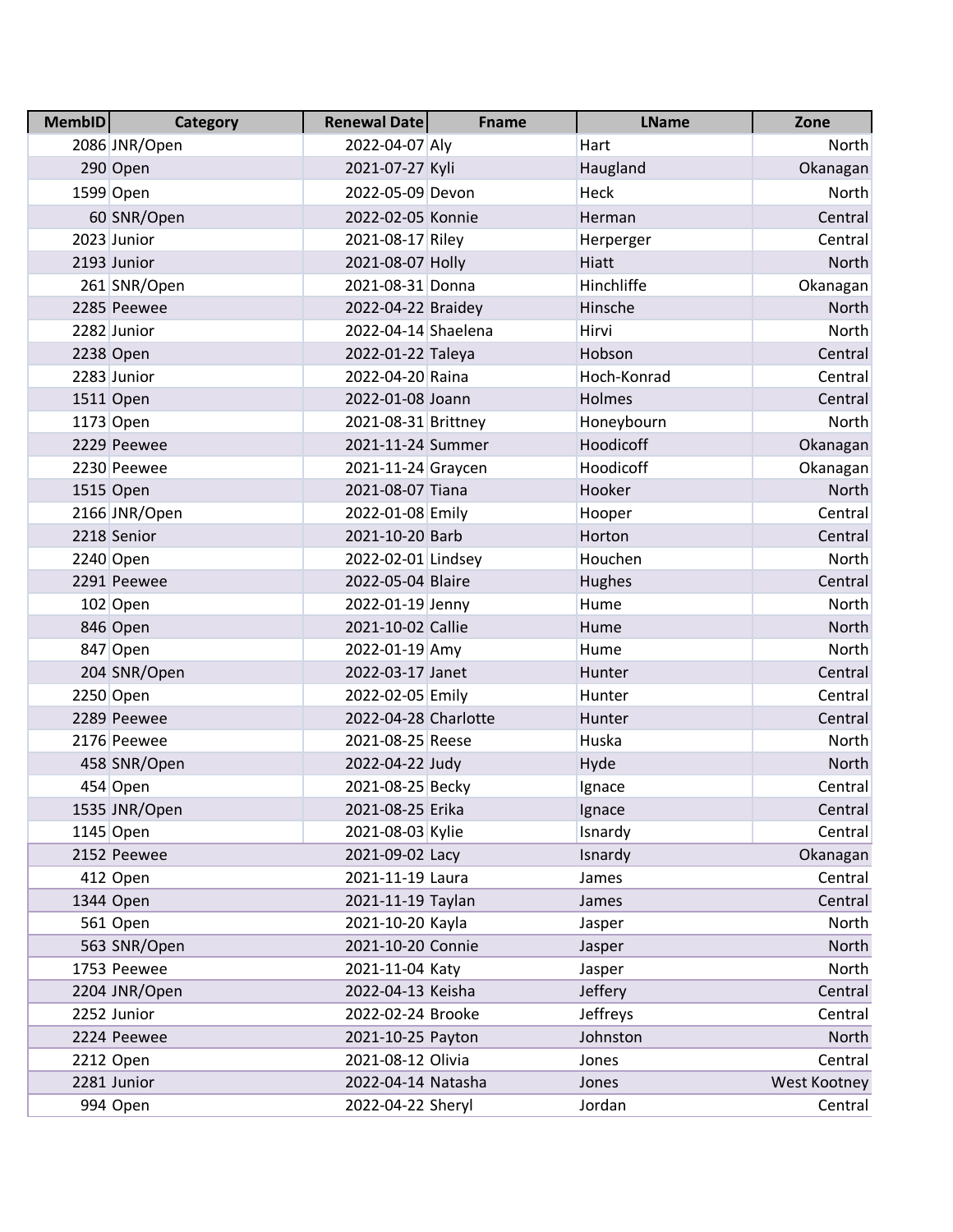| <b>MembID</b> | <b>Category</b> | <b>Renewal Date</b>   | <b>Fname</b> | <b>LName</b> | Zone         |
|---------------|-----------------|-----------------------|--------------|--------------|--------------|
|               | 2015 Junior     | 2022-04-22 Paisley    |              | Jordan       | Central      |
|               | 854 Open        | 2021-07-27 Tammy      |              | Keith        | North        |
|               | 1490 Open       | 2022-05-18 Mychaela   |              | Ketlo        | <b>North</b> |
|               | 1669 SNR/Open   | 2021-08-03 Sue        |              | Ketlo        | North        |
|               | 2287 Peewee     | 2022-04-27 Serena     |              | Kidney       | North        |
|               | 2288 Peewee     | 2022-04-27 Selena     |              | Kidney       | North        |
|               | 744 Open        | 2022-04-22 Carleigh   |              | King         | North        |
|               | 1687 Open       | 2021-08-25 Rylan      |              | King         | North        |
|               | 2054 JNR/Open   | 2022-04-15 Isabella   |              | King         | Central      |
|               | 953 Open        | 2022-05-23 Ashley     |              | Kirsh        | North        |
|               | 2251 Peewee     | 2022-02-21 Peighton   |              | Kiteley      | North        |
|               | 2116 JNR/Open   | 2021-07-28 Brook      |              | Kosick       | Central      |
|               | 2232 Open       | 2021-11-30 Billie     |              | Kowalski     | Okanagan     |
|               | 2299 Open       | 2022-05-09 Meghan     |              | Kreuger      | Okanagan     |
|               | 2004 Open       | 2022-05-18 Shaelynn   |              | Kunka        | North        |
|               | 2186 Open       | 2021-07-28 Shelby     |              | La Tosky     | Okanagan     |
|               | 2183 Open       | 2022-04-08 Rianna     |              | Lagace       | North        |
|               | 1810 Peewee     | 2021-08-03 Kylie      |              | Lamothe      | North        |
|               | 1339 Open       | 2022-04-07 Katherine  |              | Langan       | North        |
|               | 1623 SNR/Open   | 2022-04-05 Linda      |              | Langston     | Central      |
|               | 1356 Open       | 2021-10-22 Bailey     |              | Larson       | North        |
|               | 1928 Open       | 2021-10-22 Wanda      |              | Larson       | North        |
|               | 649 Open        | 2022-05-23 Chelsea    |              | Lattman      | North        |
|               | 2189 JNR/Open   | 2022-04-08 Julia      |              | Laundry      | North        |
|               | 2191 Peewee     | 2022-04-06 Kennedy    |              | Lawrence     | North        |
|               | 260 SNR/Open    | 2021-10-20 Kathy      |              | Lazic        | Okanagan     |
|               | 736 Open        | 2021-08-04 Ginelle    |              | LeBlanc      | Central      |
|               | 2317 Peewee     | 2022-06-17 Stella     |              | LeBlanc      | Central      |
|               | 2318 Peewee     | 2022-06-17 Siena      |              | LeBlanc      | Central      |
|               | 2182 Peewee     | 2021-08-04 Olivia     |              | Lebourdais   | Central      |
|               | 1462 Open       | 2022-03-24 Kristina   |              | Leduce       | Central      |
|               | 2206 Peewee     | 2022-03-24 Kimberly   |              | Leduce       | Central      |
|               | 2207 Peewee     | 2022-03-24 Rachel     |              | Leduce       | Central      |
|               | 1663 Open       | 2022-05-31 Emma       |              | Lee          | North        |
|               | 2006 SNR/Open   | 2022-04-22 Lucy       |              | Lee          | North        |
|               | 418 Open        | 2021-09-08 Julie      |              | Leggett      | Central      |
|               | 586 Open        | 2022-03-24 Vanessa    |              | Leggett      | Central      |
|               | 1014 Open       | 2021-07-28 Perri-Lynn |              | LeNeve       | North        |
|               | 2227 Open       | 2021-11-19 Jenny      |              | Lines        | Okanagan     |
|               | 2168 JNR/Open   | 2022-02-04 Presley    |              | Linteris     | Central      |
|               | 1224 Open       | 2022-03-25 Tori       |              | Long         | North        |
|               | 1509 Open       | 2021-09-02 June       |              | Lulua        | North        |
|               | 1510 JNR/Open   | 2021-09-02 Kaitlyn    |              | Lulua        | North        |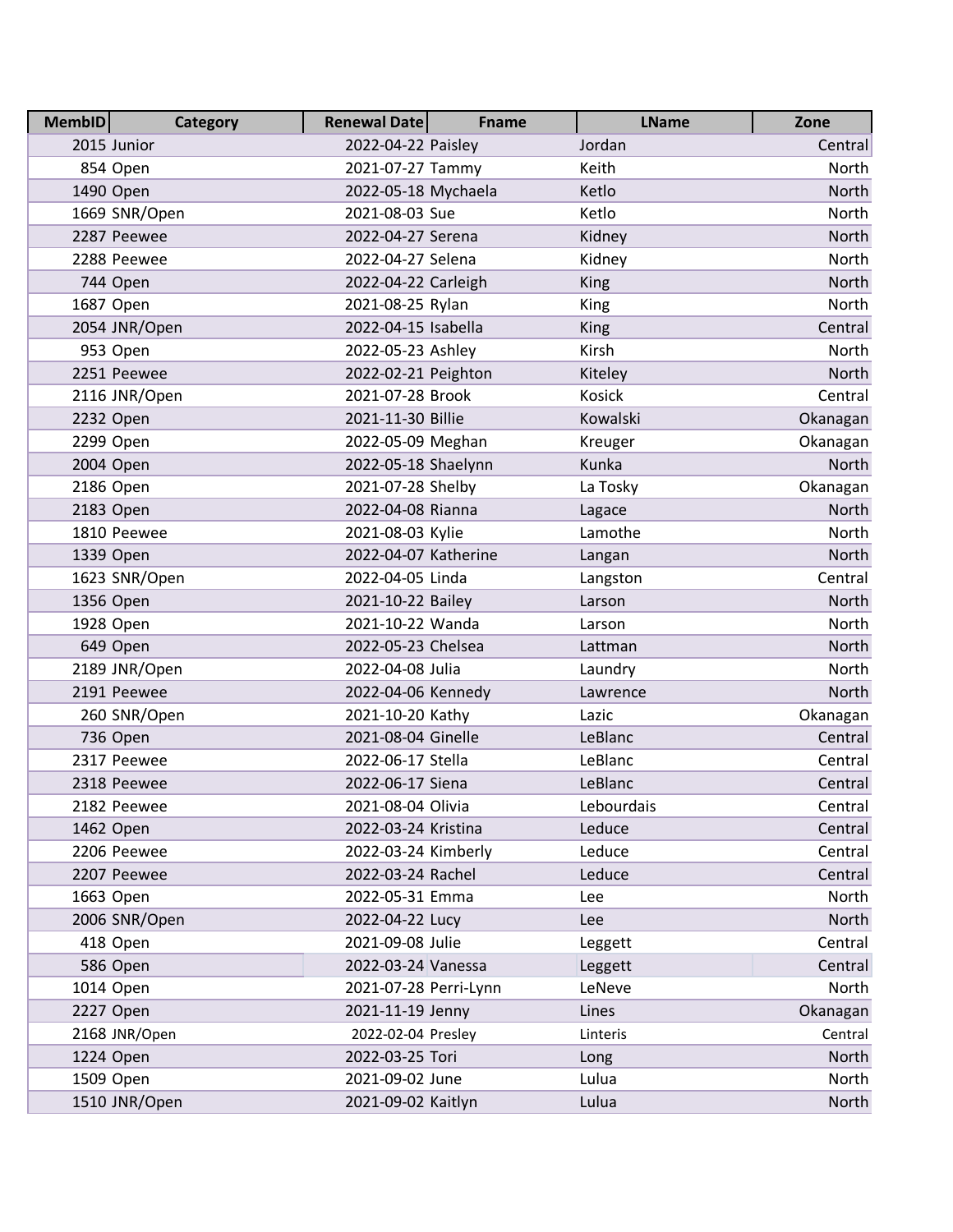| <b>MembID</b> | Category           | <b>Renewal Date</b> | <b>Fname</b> | <b>LName</b>   | Zone     |
|---------------|--------------------|---------------------|--------------|----------------|----------|
|               | 884 Open           | 2022-01-19 Norma    |              | MacDonald      | North    |
|               | 1153 Open          | 2021-08-25 Brittany |              | MacDonald      | North    |
|               | 1218 Open          | 2022-05-05 Sarah    |              | Mack           | North    |
|               | 1149 Open          | 2022-05-19 Reilly   |              | Mackay         | North    |
|               | 1625 Open          | 2022-02-01 Lyla     |              | MacKenzie      | Central  |
|               | 50 Director - Open | 2021-09-19 Abby     |              | MacNeish       | Central  |
|               | 729 Open           | 2022-05-23 Allison  |              | Mader          | North    |
|               | 158 SNR/Open       | 2022-06-08 Shari    |              | Mailhot        | North    |
|               | 424 Open           | 2022-06-03 Courtney |              | Mailhot        | North    |
|               | 2292 JNR/Open      | 2022-05-05 Keiro    |              | Mairs          | Central  |
|               | 1378 Open          | 2022-02-01 Lisa     |              | Manuel         | North    |
|               | 339 Open           | 2022-05-23 Diana    |              | Marchiel       | Central  |
|               | 432 SNR/Open       | 2021-08-25 Marilyn  |              | Marklinger     | North    |
|               | 1627 JNR/Open      | 2021-07-27 Emily    |              | Marklinger     | North    |
|               | 1983 Senior        | 2021-10-29 Sandy    |              | McFarland      | Coast    |
|               | 1976 Open          | 2022-03-25 Libby    |              | Mcilravey      | Central  |
|               | 1720 Open          | 2022-05-05 lvy      |              | McKay          | North    |
|               | 2279 Peewee        | 2022-04-13 Anna     |              | McKay          | Central  |
|               | 773 Open           | 2022-04-07 Shaina   |              | McKenna        | Coast    |
|               | 1355 Open          | 2022-04-02 Tarja    |              | McLean         | Okanagan |
|               | 71 GC-Open         | 2021-11-19 Rhonda   |              | Mcleod         | Central  |
|               | 484 SNR/Open       | 2022-05-18 Jacquie  |              | McNeil         | Central  |
|               | 1949 SNR/Open      | 2022-04-27 Maureen  |              | McNeilage      | Central  |
|               | 1961 Open          | 2022-05-09 Robert   |              | McNeilage      | Central  |
|               | 1964 Open          | 2022-05-05 Sean     |              | McNeilage      | Central  |
|               | 279 Open           | 2022-05-13 Kim      |              | Meise          | North    |
|               | 1771 Peewee        | 2022-05-13 Ainslee  |              | Meise          | North    |
|               | 765 Open           | 2022-03-17 Brooke   |              | Mellish        | Central  |
|               | 213 SNR/Open       | 2021-12-03 Dena     |              | Millard        | North    |
|               | 1732 Open          | 2022-03-17 Jordan   |              | Miller         | North    |
|               | 2107 Open          | 2022-03-29 Natasha  |              | Milliken Heape | North    |
|               | 562 Open           | 2022-03-24 Kelcie   |              | Mills          | Central  |
|               | 1787 Open          | 2021-09-29 Angela   |              | Milroy         | Okanagan |
|               | 1786 Open          | 2022-06-10 Camryn   |              | Mitchell       | Central  |
|               | 2175 JNR/Open      | 2021-09-02 Carly    |              | Moe            | North    |
|               | 472 Open           | 2022-02-04 Angelica |              | Moline         | Okanagan |
|               | 1400 JNR/Open      | 2022-02-04 Cassie   |              | Moline         | Okanagan |
|               | 576 SNR/Open       | 2021-08-25 Candie   |              | Moore          | North    |
|               | 866 Open           | 2021-11-24 Kayley   |              | Morris         | Central  |
|               | 1954 Open          | 2022-06-02 Malena   |              | Muench         | Coast    |
|               | 404 SNR/Open       | 2021-10-14 Sandra   |              | Mulvahill      | Central  |
|               | 1727 Open          | 2021-09-26 Tiffany  |              | Munsey         | Okanagan |
|               | 2158 Peewee        | 2021-07-29 Molly    |              | Murphy         | North    |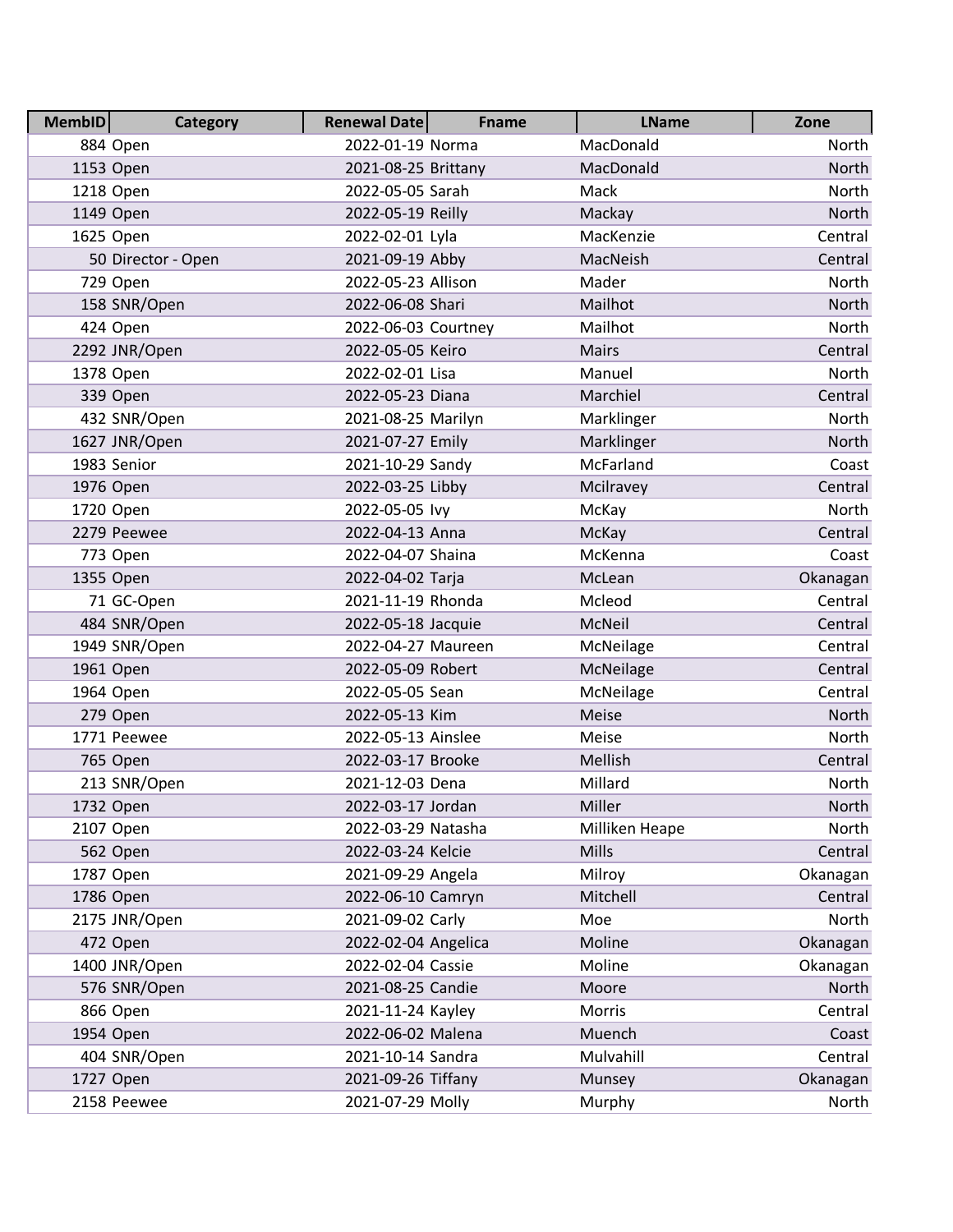| <b>MembID</b> | <b>Category</b>         | <b>Renewal Date</b>  | <b>Fname</b> | <b>LName</b> | Zone         |
|---------------|-------------------------|----------------------|--------------|--------------|--------------|
|               | 2256 Peewee             | 2022-03-03 Quinn     |              | Murphy       | <b>North</b> |
|               | 899 Open                | 2022-04-02 Valerie   |              | Murphy Moore | Central      |
|               | 2264 SNR/Open           | 2022-03-24 Mary Ann  |              | Muskett      | Coast        |
|               | 74 SNR/Open             | 2022-05-13 Cindy     |              | Mussell      | Coast        |
|               | 1358 Open               | 2022-04-14 Terri     |              | Mycock       | North        |
|               | 1614 Junior             | 2022-04-14 Payden    |              | Mycock       | North        |
|               | 2082 SNR/Open           | 2021-08-06 Sherry    |              | Nelsen       | Island       |
|               | 732 SNR/Open            | 2022-05-24 Shelley   |              | Nelson       | North        |
|               | 2258 Open               | 2022-03-03 Chantel   |              | Nelson       | Island       |
|               | 2257 SNR/Open           | 2022-03-03 Elaine    |              | Nelson-Hosak | Island       |
|               | 532 Director-SNR/Open   | 2021-08-04 Linda     |              | Nicholls     | Okanagan     |
|               | 2043 Open               | 2022-03-10 Sierra    |              | Noble        | North        |
|               | 2311 Open               | 2022-06-08 Stacey    |              | Northey      | Coast        |
|               | 176 GC-SNR/Open         | 2021-09-02 Lisa      |              | Nowell       | Okanagan     |
|               | 2213 Peewee             | 2021-08-25 Kaitlyn   |              | Oakford      | North        |
|               | 1651 Open               | 2022-04-26 Caitlin   |              | Olson        | North        |
|               | 79 Open                 | 2022-06-22 Monica    |              | Oram         | Central      |
|               | 780 Open                | 2022-04-05 Amanda    |              | Parker       | <b>North</b> |
|               | 2114 Peewee             | 2022-06-22 Cooper    |              | Parker       | North        |
|               | 1689 Junior             | 2021-08-03 Kaiden    |              | Patterson    | Central      |
|               | 2269 Open               | 2022-04-04 Britt     |              | Pearson      | Central      |
|               | 134 SNR/Open            | 2021-08-25 Teresa    |              | Pedersen     | North        |
|               | 1312 Open               | 2022-05-13 Haley     |              | Pedersen     | Okanagan     |
|               | 620 Open                | 2022-04-20 Crystal   |              | Pellikaan    | Central      |
|               | 1186 Open               | 2021-08-31 Isabelle  |              | Penner       | North        |
|               | 2286 Junior             | 2022-04-22 Paisley   |              | Pereman      | North        |
|               | 740 SNR/Open            | 2021-10-21 Marisa    |              | Peter        | Central      |
|               | 2278 Junior             | 2022-04-11 Noah      |              | Petersen     | North        |
|               | 1998 Junior             | 2021-07-27 Ashton    |              | Petruk       | North        |
|               | 2187 Open               | 2021-07-28 Camryn    |              | Petty        | Okanagan     |
|               | 11 Director-GC-SNR/Open | 2021-07-27 Joyce     |              | Pifer        | Okanagan     |
|               | 1544 Open               | 2022-04-07 Mandy     |              | Pincott      | North        |
|               | 1817 Junior             | 2022-04-07 Kalee     |              | Pincott      | North        |
|               | 1818 Peewee             | 2022-04-07 Larah     |              | Pincott      | North        |
|               | 1600 Open               | 2022-04-20 Shelby    |              | Piva         | Central      |
|               | 516 Open                | 2021-07-29 Tanya     |              | Plante       | North        |
|               | 1255 Open               | 2021-10-21 Chelsea   |              | Plecas       | Okanagan     |
|               | 2106 Peewee             | 2022-05-06 Gracelynn |              | Poffenroth   | North        |
|               | 1207 Open               | 2022-04-02 Chantelle |              | Prentice     | Okanagan     |
|               | 1634 Director-Open      | 2021-09-19 Sherri    |              | Pridge       | Island       |
|               | 2035 Junior             | 2022-05-27 Kayden    |              | Proulx       | North        |
|               | 1065 SNR/Open           | 2022-01-11 Lissa     |              | Quinlan      | Okanagan     |
|               | 1917 Open               | 2021-08-13 Amelia    |              | Rachkowski   | Central      |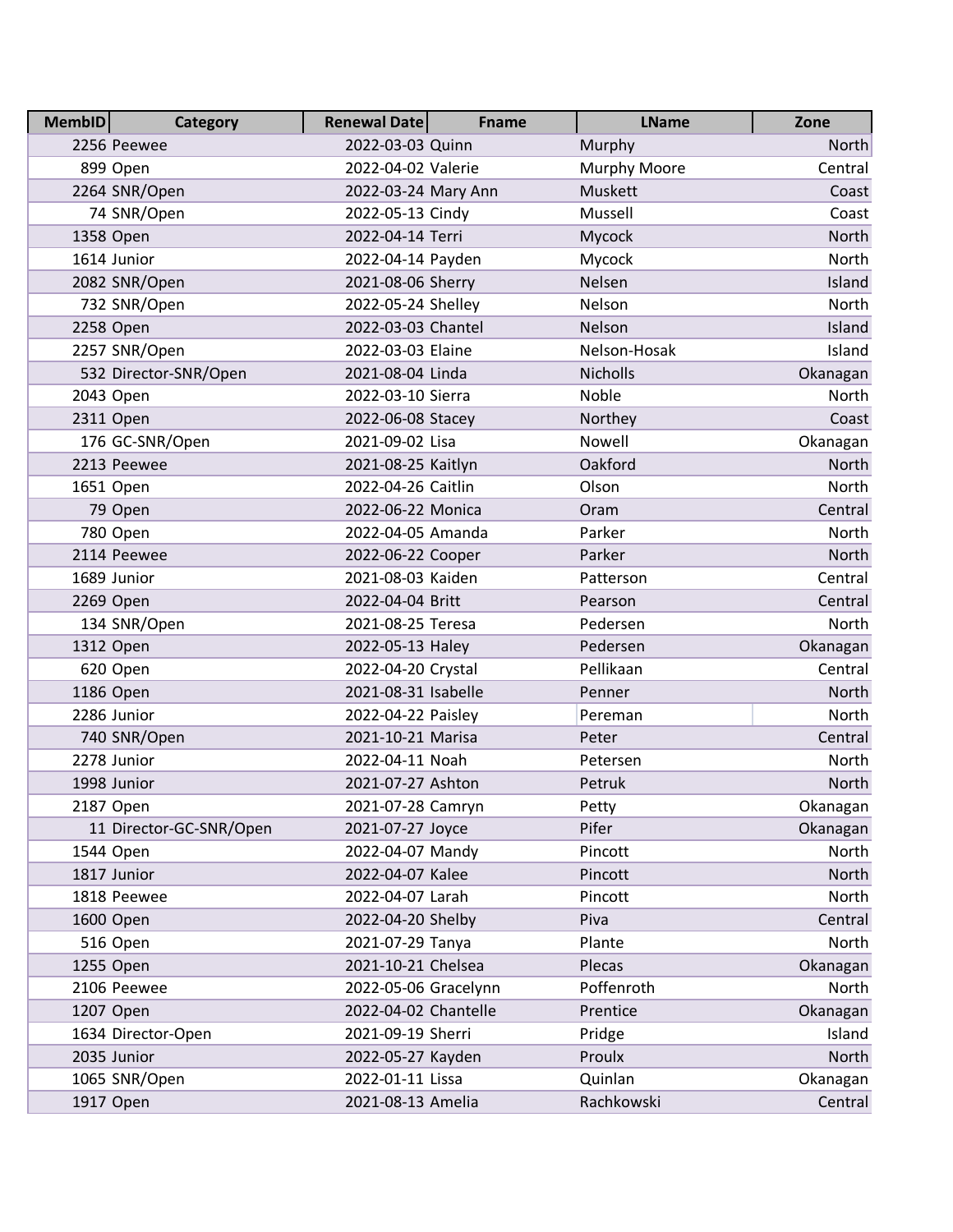| <b>MembID</b> | <b>Category</b>         | <b>Renewal Date</b>  | <b>Fname</b>             | <b>LName</b>  | Zone     |
|---------------|-------------------------|----------------------|--------------------------|---------------|----------|
|               | 2241 SNR/Open           | 2022-02-01 Sheryl    |                          | Ramoudit      | Okanagan |
|               | 2260 Peewee             | 2022-03-17 Jayde     |                          | Rampone       | Okanagan |
|               | 67 Director-GC-SNR/Open | 2021-08-10 Lori      |                          | Rankin        | North    |
|               | 557 Open                | 2022-04-27 Danaya    |                          | Rankin        | North    |
|               | 1945 Peewee             |                      | 2022-02-02 Mackenzie-Rae | Redl          | North    |
|               | 1946 Junior             | 2022-02-02 Willa-Lyn |                          | Redl          | North    |
|               | 908 Open                | 2021-08-07 Kerry     |                          | Regnier       | North    |
|               | 2192 Peewee             | 2021-08-07 Taya      |                          | Regnier       | North    |
|               | 2295 Peewee             | 2022-05-05 Caden     |                          | Regnier       | North    |
|               | 2266 JNR/Open           | 2021-07-30 Holly     |                          | Reid          | Central  |
|               | 384 Open                | 2022-04-02 Debbie    |                          | Reimer        | North    |
|               | 1184 SNR/Open           | 2021-07-30 Lyn       |                          | Rempel        | North    |
|               | 1263 Open               | 2022-01-09 Jennifer  |                          | Rempel        | North    |
|               | 1493 SNR/Open           | 2021-07-30 Jason     |                          | Rempel        | North    |
|               | 1740 Open               | 2021-09-21 Sidney    |                          | Renaud        | Okanagan |
|               | 2123 Open               | 2021-11-05 Hanna     |                          | Renker        | North    |
|               | 2239 Open               | 2022-01-22 Tammy     |                          | Reynolds      | Okanagan |
|               | 1728 Open               | 2021-07-28 Shae-Lynn |                          | Ringrose      | Central  |
|               | 1982 Open               | 2022-05-19 Tarren    |                          | Risling       | Okanagan |
|               | 2170 Open               | 2021-07-28 Michelle  |                          | Ritter        | Central  |
|               | 1806 Peewee             | 2022-01-22 Addison   |                          | Roberts       | North    |
|               | 1242 SNR/Open           | 2021-08-10 Dawnna    |                          | Robertson     | North    |
|               | 250 SNR/Open            | 2022-04-01 Debbie    |                          | Roch          | North    |
|               | 1643 Open               | 2021-10-14 Charlie   |                          | Rohra         | North    |
|               | 718 Director-SNR/Open   | 2021-07-29 Bridget   |                          | Rosette       | North    |
|               | 1706 Senior             | 2022-05-13 Heather   |                          | Ross          | Coast    |
|               | 2000 Open               |                      | 2022-04-08 Frankey-Lynn  | Rowley        | North    |
|               | 968 SNR/Open            | 2021-09-29 Pamela    |                          | Rupp          | Central  |
|               | 2063 Open               | 2021-08-07 Kallie    |                          | Sailor        | North    |
|               | 2222 Peewee             | 2021-10-21 Gemma     |                          | Sakamoto      | North    |
|               | 2217 Junior             | 2021-10-20 Anja      |                          | <b>Sales</b>  | North    |
|               | 2298 Peewee             | 2022-05-09 Megan     |                          | Salle         | Central  |
|               | 1746 Open               | 2022-01-22 Ami       |                          | Salmen        | Okanagan |
|               | 524 Open                | 2021-08-31 Chelsea   |                          | Sanders       | Okanagan |
|               | 2214 Open               | 2021-09-02 Jen       |                          | Sanderson     | Okanagan |
|               | 2215 Peewee             | 2021-09-02 Molly     |                          | Sanderson     | Okanagan |
|               | 910 Open                | 2022-04-06 Janice    |                          | Sapp          | North    |
|               | 1927 JNR/Open           | 2022-01-19 Laura     |                          | Sarauer       | North    |
|               | 2180 Open               | 2022-01-22 Victoria  |                          | Savile        | North    |
|               | 2306 Peewee             | 2022-05-18 True      |                          | Sawchuk       | North    |
|               | 2084 Open               | 2021-10-14 Amber     |                          | Sayles        | North    |
|               | 1859 Director-Open      | 2021-09-02 Stacey    |                          | <b>Schick</b> | North    |
|               | 2010 Peewee             | 2021-09-02 Paisley   |                          | <b>Schick</b> | North    |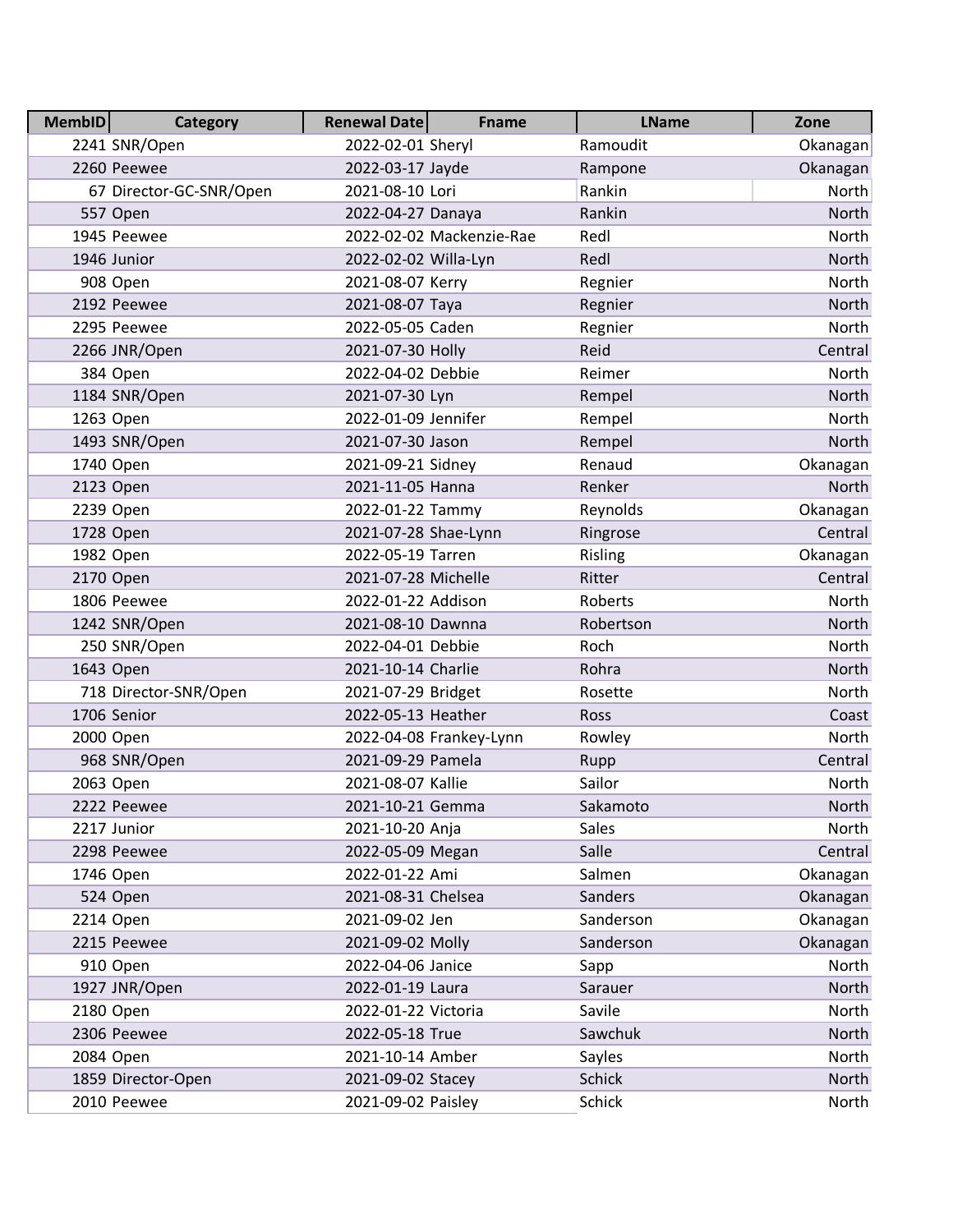| <b>MembID</b> | Category       | <b>Renewal Date</b>  | <b>Fname</b>            | <b>LName</b>  | Zone         |
|---------------|----------------|----------------------|-------------------------|---------------|--------------|
|               | 406 SNR/Open   | 2021-10-02 Tara      |                         | Schiller      | North        |
|               | 538 Open       | 2021-08-03 Shelly    |                         | Schiller      | North        |
|               | 541 Open       | 2022-05-18 Kirsty    |                         | Schiller      | North        |
|               | 62 SNR/Open    | 2021-08-09 Tracey    |                         | Schmidt       | Central      |
|               | 939 Open       | 2022-06-17 Jessie    |                         | Schneider     | Okanagan     |
|               | 1737 Open      | 2021-08-07 Madison   |                         | Schneider     | Central      |
|               | 2262 Junior    | 2022-04-02 Sterling  |                         | Schneider     | Okanagan     |
|               | 911 SNR/Open   | 2022-05-17 Alyson    |                         | Schuk         | North        |
|               | 1870 Open      | 2022-03-25 Shylo     |                         | Schuler       | Central      |
|               | 95 Open        | 2021-09-26 Mandy     |                         | Schulz        | Okanagan     |
|               | 96 GC-SNR/Open | 2021-07-29 Margaret  |                         | Schulz        | Coast        |
|               | 1556 Open      | 2021-09-26 Ayla      |                         | Schwarz       | Okanagan     |
|               | 1247 Open      | 2022-06-10 Tracy     |                         | Scott         | Central      |
|               | 2147 Open      | 2022-02-02 lvy       |                         | Scott         | Central      |
|               | 2201 JNR/Open  | 2021-11-12 Chloe     |                         | Scott         | Central      |
|               | 1602 Open      | 2021-10-14 Alisha    |                         | Scoular       | North        |
|               | 1156 SNR/Open  | 2022-01-11 Brent     |                         | Sedore        | Okanagan     |
|               | 141 Open       | 2022-03-10 Cassandra |                         | Shendruk      | North        |
|               | 1712 Open      | 2022-05-27 Cheyenne  |                         | Shoults       | North        |
|               | 1087 Open      | 2021-10-14 Courtney  |                         | Siemens       | North        |
|               | 2320 Open      | 2022-06-22 Brandee   |                         | Simmons       | Island       |
|               | 2080 JNR/Open  | 2021-07-27 Violet    |                         | Sismey        | Central      |
|               | 2081 Peewee    | 2021-07-27 Autumn    |                         | Sismey        | Central      |
|               | 2181 JNR/Open  | 2022-02-01 Nevaya    |                         | Slater        | Central      |
|               | 621 Open       | 2022-03-10 Madison   |                         | Smith         | North        |
|               | 857 Open       | 2022-05-27 Pauline   |                         | Smith         | North        |
|               | 898 Open       | 2022-04-08 Cassie    |                         | Snell         | North        |
|               | 2276 Peewee    | 2022-04-08 Natalie   |                         | Snell         | North        |
|               | 2028 Open      | 2022-05-17 Karena    |                         | Sokolan       | North        |
|               | 1688 Junior    | 2021-08-03 Naomi     |                         | St. Savard    | Central      |
|               | 2246 Open      | 2022-02-02 Amanda    |                         | <b>Stanek</b> | Coast        |
|               | 2169 JNR/Open  | 2021-09-26 Chea      |                         | <b>Stark</b>  | Central      |
|               | 1655 Open      | 2022-02-07 Jodi      |                         | <b>Staves</b> | North        |
|               | 1939 Junior    | 2022-06-10 Rebecca   |                         | Stefanyk      | Central      |
|               | 2083 Open      | 2022-05-06 Jessica   |                         | Stephens      | Central      |
|               | 2316 Open      | 2022-06-17 Tiffany   |                         | Stephens      | Central      |
|               | 1851 JNR/Open  | 2021-08-07 Ella-Mae  |                         | Stevenson     | <b>North</b> |
|               | 510 SNR/Open   | 2021-10-28 Lila      |                         | Stewart       | North        |
|               | 1071 SNR/Open  | 2022-02-05 Cheryl    |                         | Stewart       | North        |
|               | 2151 Peewee    | 2021-08-25 Daniella  |                         | Stewart       | North        |
|               | 2159 Peewee    | 2021-08-27 Reece     |                         | Stewart       | North        |
|               | 2226 Peewee    | 2021-11-12 Toby      |                         | Stewart       | Central      |
|               | 2242 Open      |                      | 2022-02-21 Robbie-marie | Stewart       | Central      |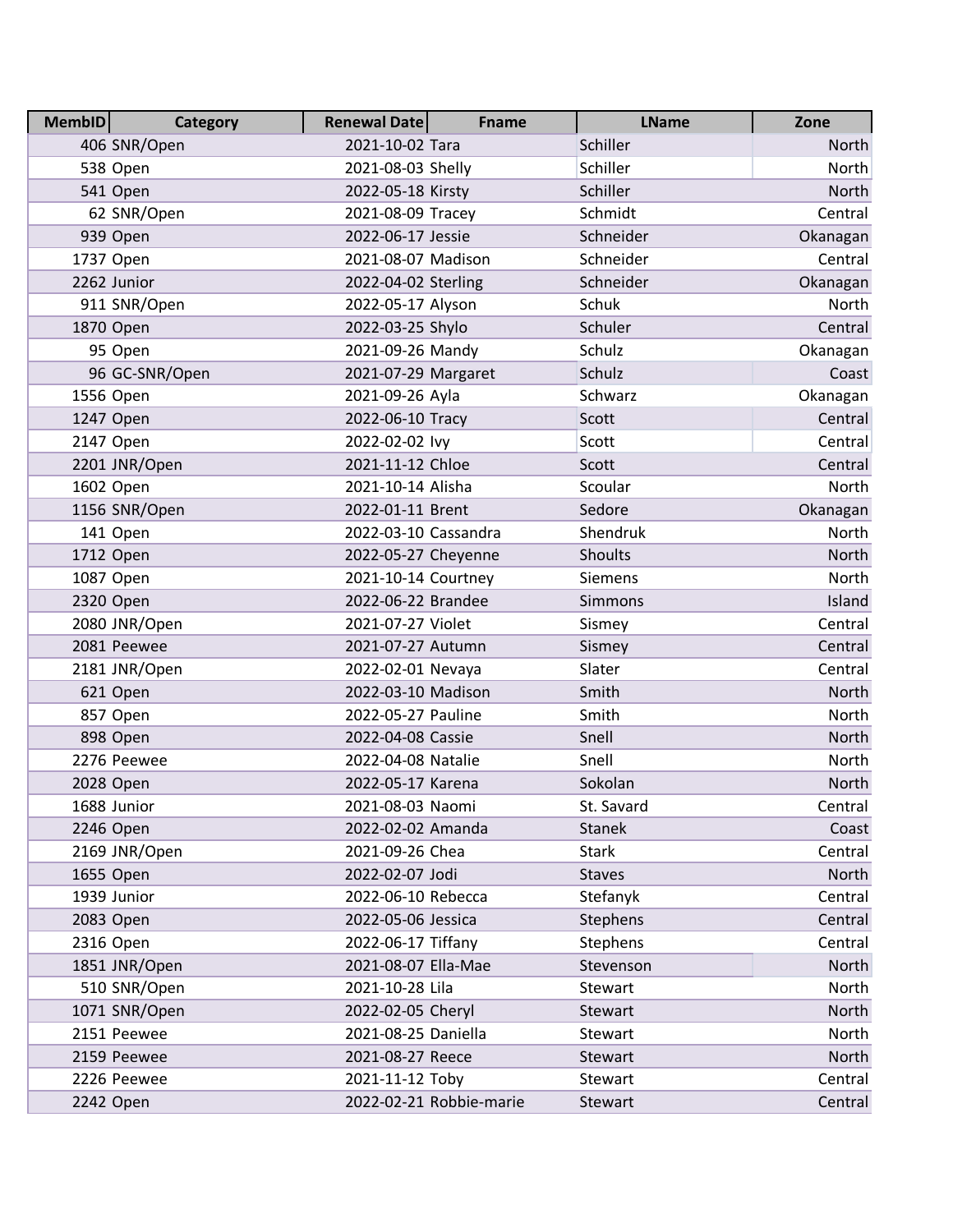| Memb <sub>ID</sub> | <b>Category</b> | <b>Renewal Date</b>  | <b>Fname</b> | <b>LName</b>    | Zone         |
|--------------------|-----------------|----------------------|--------------|-----------------|--------------|
|                    | 2125 Open       | 2021-10-22 CJ        |              | Stoller         | Okanagan     |
|                    | 548 SNR/Open    | 2022-04-02 Launi     |              | Stowell         | North        |
|                    | 1447 JNR/Open   | 2022-04-02 Kira      |              | Stowell         | <b>North</b> |
|                    | 2247 Junior     | 2022-02-04 Trin      |              | Straume         | Okanagan     |
|                    | 1329 Open       | 2022-03-19 Kayla     |              | Stromsten       | Okanagan     |
|                    | 2205 Open       | 2021-08-09 Montanna  |              | <b>Stuart</b>   | North        |
|                    | 2321 Open       | 2022-06-22 Charmaine |              | Stuart          | North        |
|                    | 1606 SNR/Open   | 2022-02-01 Annette   |              | Sunesen         | North        |
|                    | 2149 Open       | 2021-07-27 Trinity   |              | Sure            | North        |
|                    | 2153 SNR/Open   | 2021-07-27 Norma     |              | Sure            | North        |
|                    | 126 SNR/Open    | 2021-07-29 Beatrice  |              | Suremann        | Okanagan     |
|                    | 980 SNR/Open    | 2021-08-04 Sandra    |              | Talarico        | Central      |
|                    | 1043 Open       | 2022-04-07 Jesse     |              | Tarr            | Okanagan     |
|                    | 407 Open        | 2021-08-07 Ellis     |              | Taylor          | North        |
|                    | 2313 Peewee     | 2022-06-10 Kaley     |              | Taylor          | Central      |
|                    | 2314 Peewee     | 2022-06-15 Tyson     |              | Taylor          | Central      |
|                    | 273 SNR/Open    | 2022-04-14 Amber     |              | Teed            | North        |
|                    | 2016 Open       | 2022-01-08 Dalyce    |              | Temple          | Coast        |
|                    | 2177 Open       | 2021-10-14 Jessica   |              | Theroux         | North        |
|                    | 3 GC-SNR/Open   | 2021-11-12 Sandra    |              | Thomas          | Okanagan     |
|                    | 2296 Open       | 2022-05-06 Shane     |              | Thomson         | Coast        |
|                    | 2297 Open       | 2022-05-06 Layla     |              | Thomson         | Coast        |
|                    | 1172 SNR/Open   | 2021-08-07 Wanda     |              | Tkachuk         | Okanagan     |
|                    | 2216 JNR/Open   | 2021-09-16 McKenna   |              | Todd            | Central      |
|                    | 1151 Open       | 2021-11-04 Bonnie    |              | <b>Tosczak</b>  | Okanagan     |
|                    | 1826 SNR/Open   | 2021-07-29 Susan     |              | Tritt           | North        |
|                    | 2273 Junior     | 2022-04-08 Cali      |              | <b>Tsaparas</b> | Central      |
|                    | 75 Open         | 2021-10-21 Stacey    |              | <b>Tubbs</b>    | Central      |
|                    | 2060 Peewee     | 2022-04-26 Emily     |              | Tubbs           | Central      |
|                    | 300 Open        | 2022-02-21 Shaylene  |              | Tucker          | North        |
|                    | 2033 Junior     | 2022-05-06 Caitlin   |              | Tugnum          | North        |
|                    | 1521 Open       | 2022-05-31 Carrie    |              | Tuplin          | Island       |
|                    | 2190 SNR/Open   | 2021-07-30 Shannon   |              | Turnbull        | North        |
|                    | 2301 Open       | 2022-05-13 Emily     |              | VanZanten       | North        |
|                    | 874 Open        | 2022-05-13 Wynne     |              | Vaughan         | North        |
|                    | 1984 Open       | 2021-11-04 Deja      |              | Vaughn          | Okanagan     |
|                    | 2307 Junior     | 2022-05-19 Emma      |              | Vetter          | Central      |
|                    | 1902 Open       | 2022-02-01 Krystie   |              | Vipond          | Central      |
|                    | 1993 Open       | 2021-08-16 Alicia    |              | Vogl (Gohl)     | North        |
|                    | 2 GC-Open       | 2021-07-27 Gina      |              | Volansky        | Okanagan     |
|                    | 2254 JNR/Open   | 2022-03-02 Kaori     |              | Volansky        | Okanagan     |
|                    | 1330 Open       | 2021-08-18 Katja     |              | Wagner          | North        |
|                    | 2270 Junior     | 2022-04-04 Reese     |              | Walch           | Central      |